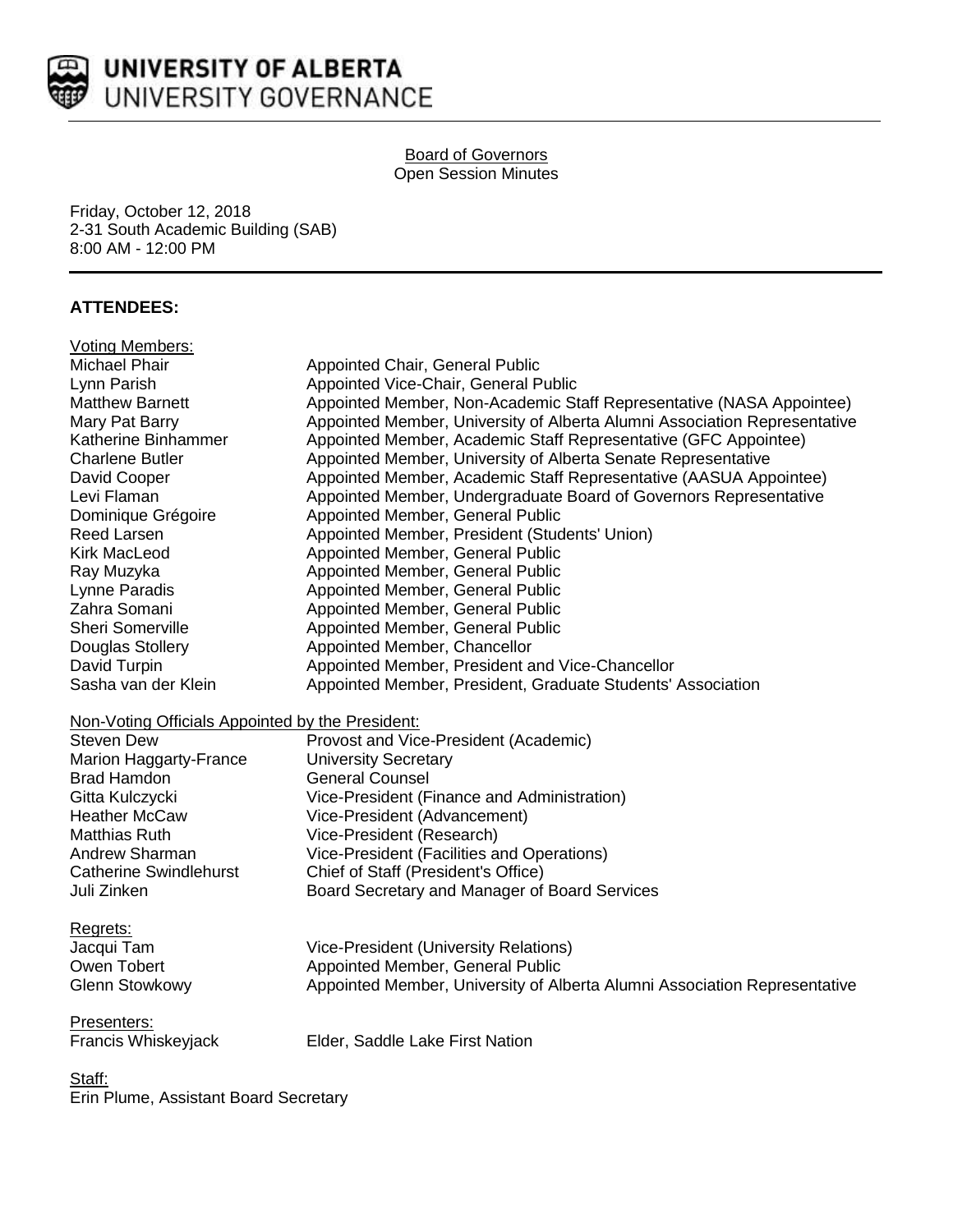## **OPENING SESSION**

The Chair called the meeting to order at 8:00 a.m. He welcomed members and guests and acknowledged all Indigenous peoples and the traditional lands on which the Board was gathered.

The Chair then welcomed Elder Francis Whiskeyjack to the meeting, and Mr Whiskeyjack provided introductory remarks and led the Board in a traditional opening prayer.

Following the prayer, the Chair thanked Mr Whiskeyjack for bringing his teachings to the Board.

1. Chair's Session

*Presenter(s)*: Michael Phair

1a. Call to Order and Confirmation of Quorum

*Presenter(s)*: Michael Phair

The Board Secretary confirmed that the attendance constituted quorum.

### 1b. *Approval of Open Session Agenda*

Materials before members are contained in the official meeting file.

*Presenter(s)*: Michael Phair

The motion was moved and seconded.

THAT the Board of Governors approve the Open Session agenda as presented.

**CARRIED**

### 1bi *Review of Consent Agenda*

### *Presenter(s)*: Michael Phair

The Chair invited members to inform him if there were any requests to remove an item from the Open Session Consent Agenda. He noted that two items recommended by the Finance and Property Committee (Items 4bi and 4bii) required minor changes following the committee's recommendation, that the committee was appraised of these changes, and that the committee Vice-Chair was comfortable with the items proceeding to the Board with changes noted.

### 1c. *Conflict of Interest - Opportunity for Declaration*

*Presenter(s)*: Michael Phair

The Chair made note of the following:

- The University of Alberta has policy and procedure in place for Conflict of Interest and Conflict of Commitment, and Board members make annual disclosures.
- In addition, Board members must declare any conflict related to the Board Agenda of each meeting and, in the event of such conflict, absent themselves from the discussion and voting on the item.
- The *Post-secondary Learning Act*, Section 16(5) states that: The members of the board must act in the best interests of the university.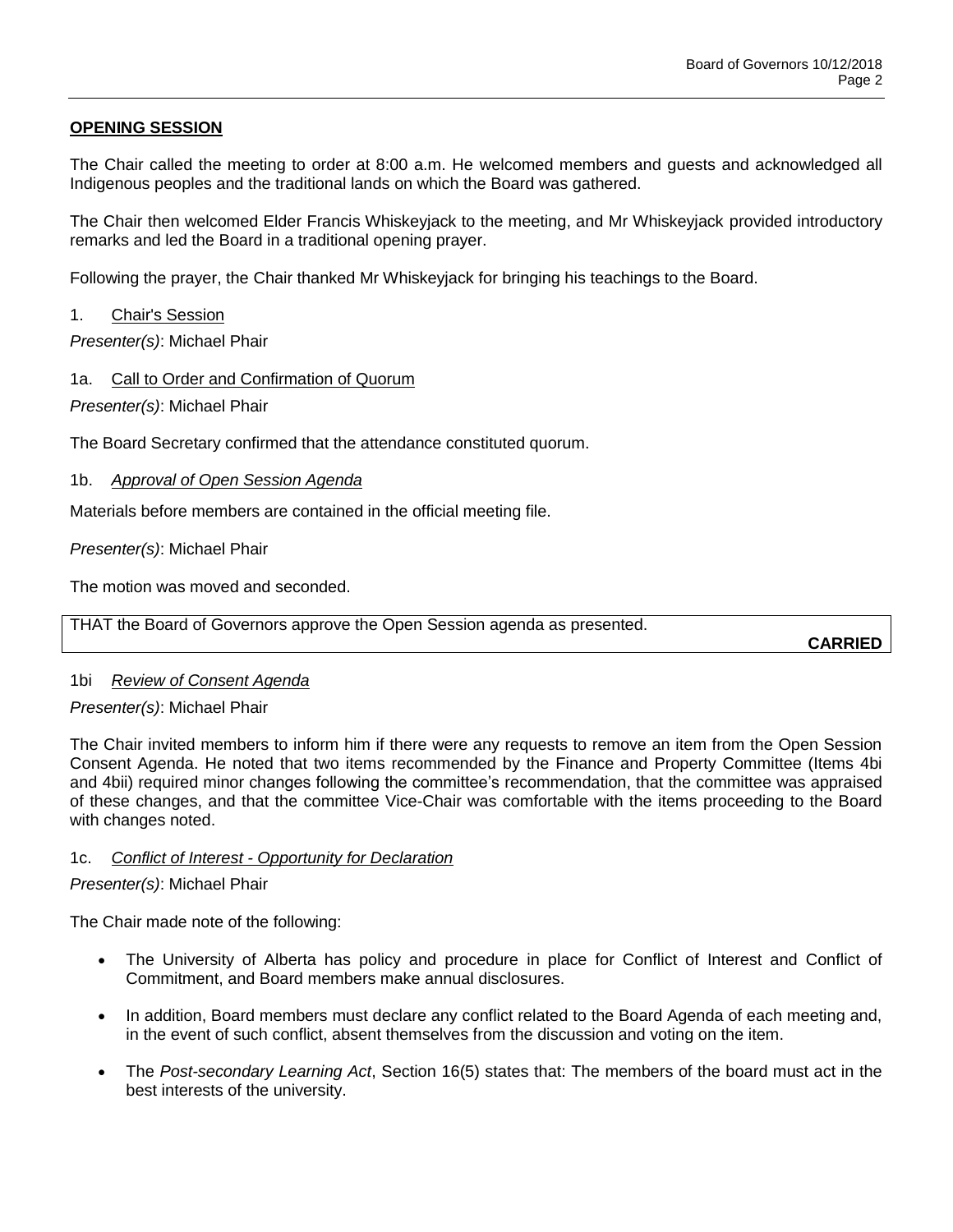The Chair invited members to declare conflicts of interest related to the Open Session Agenda of the meeting. Seeing no declarations, the Chair declared the question asked and answered.

### 1d. *Chair's Remarks*

Materials before members are contained in the official meeting file.

## *Presenter(s)*: Michael Phair

The Chair informed members that this would be David Cooper's last Board of Governors' meeting as Dr Cooper's term expired on October 11, 2018. He noted that although Dr Cooper is currently serving his 90-day override period until the Minister appoints his replacement, he would not be available to attend the next Board meeting so has effectively completed his term with the Board of Governors. The Chair led members in thanking Dr Cooper for his service and commitment to the Board.

The Chair also acknowledged that this would be Heather McCaw's last Board meeting after three years as Vice-President (Advancement), and members recognized Ms McCaw for her tremendous leadership at the university and support to the Board and its committees.

He then reminded members of the current public member vacancy, noting that Claudette Tardif had unfortunately resigned from the Board for personal reasons, and provided an update on the status of the search process.

The Chair briefed members on recent and upcoming activities, including:

- the Board of Governors' Strategic Retreat, indicating that the final report was still to be distributed and thanking Zahra Somani and Kirk MacLeod for their participation on the retreat ad hoc group;
- the Board of Governors' breakfast meeting with City Council;
- the university's Alumni Weekend celebrations; and
- the upcoming fall convocation and its honorary degree recipients, Brenda McLean, Jeremy Spurgeon, and Dan Hays.

The Chair also briefed members on recent meetings with provincial government officials, including:

- a meeting of Alberta post-secondary institution Board Chairs with the Minister of Advanced Education where they discussed upcoming legislation on student fees, codes of conduct, and Board member orientation modules; and
- a meeting between himself and Bill Moore-Kilgannon, Chief of Staff, Office of the Minister of Advanced Education, where they discussed the Order in Council for refurbishment of Lister Hall, the status of the university's land trust, Strategic Innovation Fund grants, and the university's work to reduce greenhouse gas emissions at the university.

He noted that with these meetings and other recent interactions with provincial politicians, the relationship between the Province and the university was now in a positive place.

At the Chair's invitation, Chancellor Stollery provided an update on the work of the Senate Ad Hoc Committee on Honorary Degrees, informing members that the committee was established to: undertake research into best practices for honorary degrees in Canada and internationally, consult with internal and external stakeholders regarding the honorary degree recipient selection processes, and make recommendations to the Senate in early 2019. He reviewed the ad hoc committee composition, internal consultation with the university's executive team and Deans, and encouraged Board members to participate in a survey on the Senate website.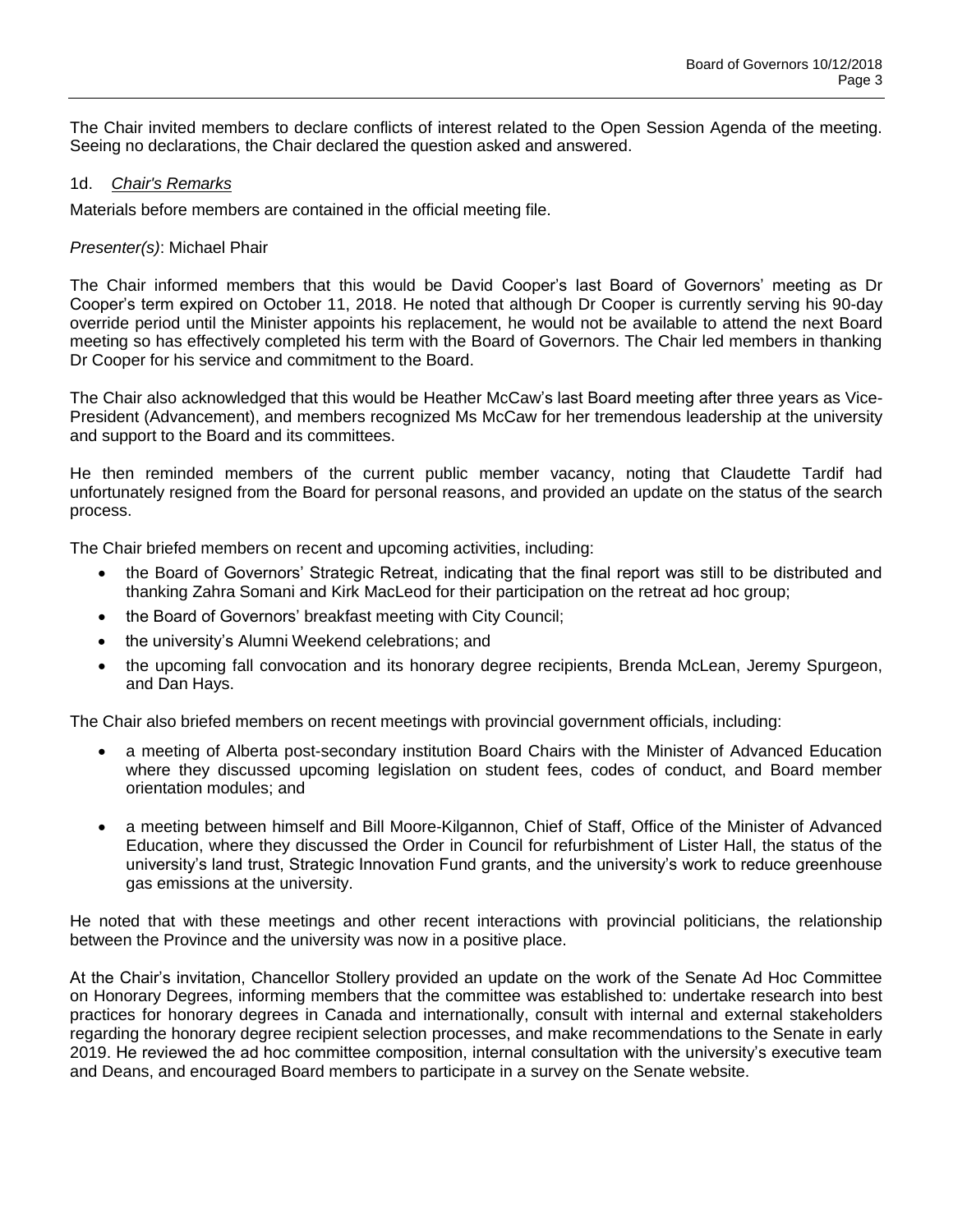Finally, at the Chair's invitation, Ms Haggarty-France and the Chancellor provided Board members with an overview of the university's current United Way campaign, speaking of the strengthened sense of community this year and inviting members to participate in the university's upcoming Plasma Car Derby fundraiser.

### 2. *Report of the President*

Materials before members are contained in the official meeting file.

*Presenter(s)*: David Turpin

*Purpose of the Proposal*: For information / discussion.

### *Discussion*:

In addition to his written report, President Turpin provided verbal points of interest to the Board on: the forthcoming opening of the Aga Khan Garden, acknowledging Zahra Somani, Andrew Sharman, and Heather McCaw for their work on the event; the Board/GFC/Senate Joint Summit, scheduled for January 25, 2019; the recently announced Signature Areas of research and teaching: Precision Health, Energy Systems, and Research at the Intersections of Gender; continued federal government advocacy for further investment in the recommendations of the fundamental science review; and recent scholarship and research achievements by members of the university community.

In response to a request from a Board member, Dr Rodgers provided an update on status of the university's Equity, Diversity and Inclusivity Strategic Plan, reviewing its development and consultation process; five themes: Vision and Leadership, Research, Teaching, Public Service, Workforce (Staff), Students and Student Life, and Climate; and next steps, including a formal launch in February 2019. She responded to questions from the Board regarding gender pay-equity; and whether a module on graduate student supervision would be included as part of the reestablished Dean and Chair School.

The Chair responded to a question from a Board member regarding whether the upcoming legislation on student fees would include non-instructional fees.

### 3. *Report from the University Secretary*

*Presenter(s)*: Marion Haggarty-France

*Purpose of the Proposal*: For information / discussion.

### *Discussion*:

Ms Haggarty-France provided an update on upcoming opportunities for board development and orientation, including in-person orientation sessions hosted by the Ministry of Advanced Education, and the third annual Field Law Post-Secondary Summit. She encouraged members to read the Association of Governing Board's "Top Strategic Issues for Boards 2018-2019" publication distributed at the meeting.

# **CONSENT AGENDA**

### 4. *Approval of the Consent Agenda*

Materials before members are contained in the official meeting file.

*Presenter(s)*: Michael Phair

### *Action Items*

4a. Approval of the Open Session Minutes of June 15, 2018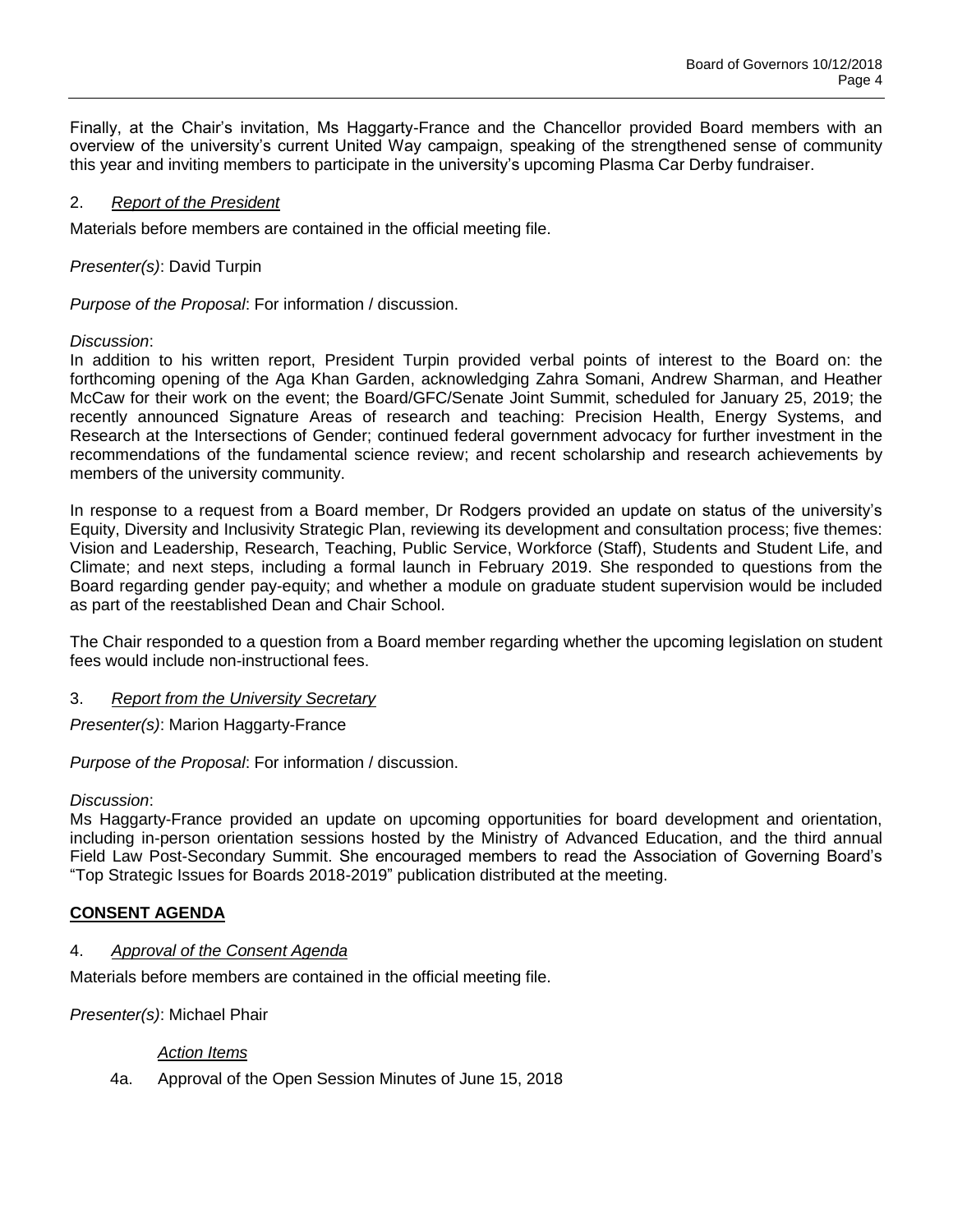- 4b. *Report of the Finance and Property Committee*
- 4bi. Land disposition: Long-Term Lease (Utility Right-of-Way) Mattheis Ranch
- 4bii. Land disposition: Long-Term Lease (Utility Right-of-Way) University of Alberta Botanic Garden
- 4c. *Report of the Human Resources and Compensation Committee*
- 4ci. Appointment to the Universities Academic Pension Plan Board of Trustees
- 4d. *Report of the Board Chair*
- 4di. Committee Appointments *Information Reports*
- 4e. Report of the Board Audit and Risk Committee
- 4f. Report of the Finance and Property Committee
- 4g. Report of the Human Resources and Compensation Committee
- 4h. Report of the Investment Committee
- 4j. Report of the Reputation and Public Affairs Committee *Regular Reports*
- 4k. Chancellor's Report
- 4l. Alumni Association
- 4m. Students' Union
- 4n. Graduate Students' Association (including 2017-18 Financial Statements)
- 4o. Association of Academic Staff
- 4p. Non-Academic Staff Association
- 4q. General Faculties Council
- 4r. Board Chair and Board Members Activity Report

The motion was moved and seconded.

THAT the Board of Governors approve the Open Session Consent Agenda, as presented.

**CARRIED**

# **DISCUSSION ITEMS**

5. *Report of the Finance and Property Committee*

### *Presenter(s)*: David Cooper

5a. Development of 2018-19 Key Budget Drivers

Materials before members are contained in the official meeting file.

*Presenter(s)*: David Cooper; Gitta Kulczycki

*Purpose of the Proposal*: To develop a list of key budget items for which BFPC and the Board will receive regular updates.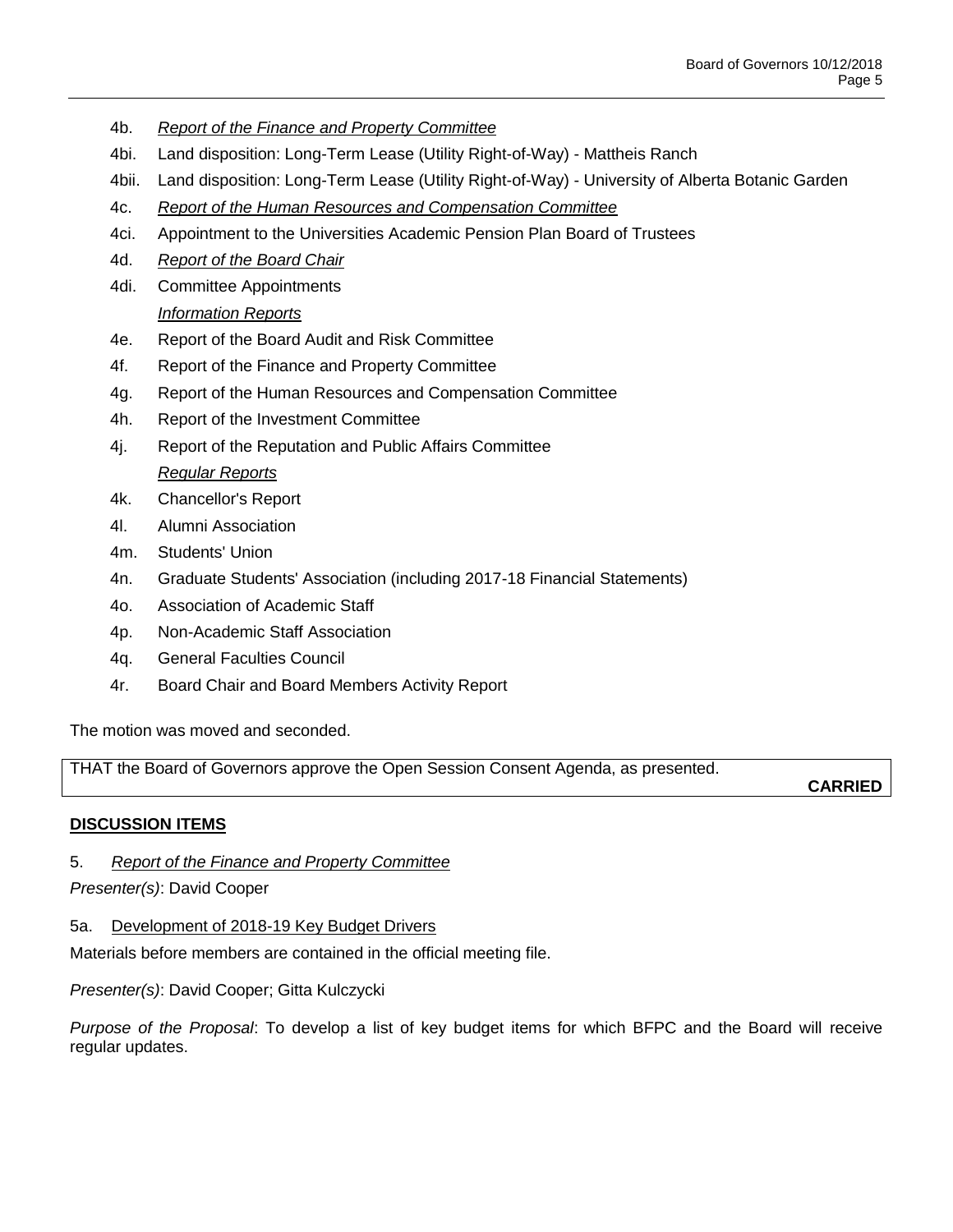## *Discussion*:

Dr Cooper introduced the item, informing Board members that the list of budget drivers was developed by the Finance and Property Committee at its September meeting to guide future budget briefings at this year's committee and Board meetings.

Ms Kulczycki reviewed the list of budget drivers, indicating that the drivers were relevant not only to the development of the 2019-20 budget cycle, but also to future budget cycles. She indicated that the Finance and Property Committee intended to have a standing item on its agendas related to budget development and that specific drivers would be addressed at that point as needed. President Turpin encouraged Board members to consider attending future committee meetings if they had questions regarding the budget or budget process.

Ms Kulczycki responded to a question from the Board regarding the definition of "planning parameters" and how these general categories would help the Board.

## 6. *Report of the Board Chair*

*Presenter(s)*: Michael Phair

## 6a. Update on Implementation of Recommendations of the 2018 Board Working Group (no documents)

*Presenter(s)*: Michael Phair; Marion Haggarty-France

## *Discussion*:

The Chair provided an update on the Board Working Group recommendations that had been implemented since the June 2018 Board meeting, including: the renaming of the Board Audit Committee to the Board Audit and Risk Committee and the Board University Relations Committee to the Board Reputation and Public Affairs Committee; the introduction of agenda planning meetings with committee chairs and administration to address the Board's desire for more involvement during the evolution of issues; the initiation of work to review processes related to Board oversight of institutional risks; and efforts to elevate discussion to a strategic level at meetings of the Reputation and Public Affairs Committee and Learning and Discovery Committee. He thanked committee chairs, members, and administration for their work in implementing these changes.

The Chair then provided an update on the work of the Board Ad Hoc Group on Committee Mandates and Membership (BAGMM), thanking BAGMM members, Reed Larsen, Sheri Somerville, and former Board member, Dick Wilson, for their work to date. He reminded the Board that BAGMM's mandate was to drive the implementation of committee-restructuring recommendations made by the Board Working Group and noted that the following work was underway: continued work on committee mandates to fulfil the Board Working Group's recommendations for the transferring of Safety, Health and Environment Committee's mandate to other Board committees; consultation with committees in November for input on their mandate statements; consultation with the President and senior team to implement some of the Board Working Group's recommendations regarding delegations of authority; and, beginning in the New Year, revisions to committee Terms of Reference based on these components.

# **ACTION ITEMS**

# 7. *Report of the Board Ad Hoc Group on Committee Mandates and Membership*

# *Presenter(s)*: Michael Phair

### 7a. Board Governance Committee Terms of Reference

Materials before members are contained in the official meeting file.

*Presenter(s)*: Michael Phair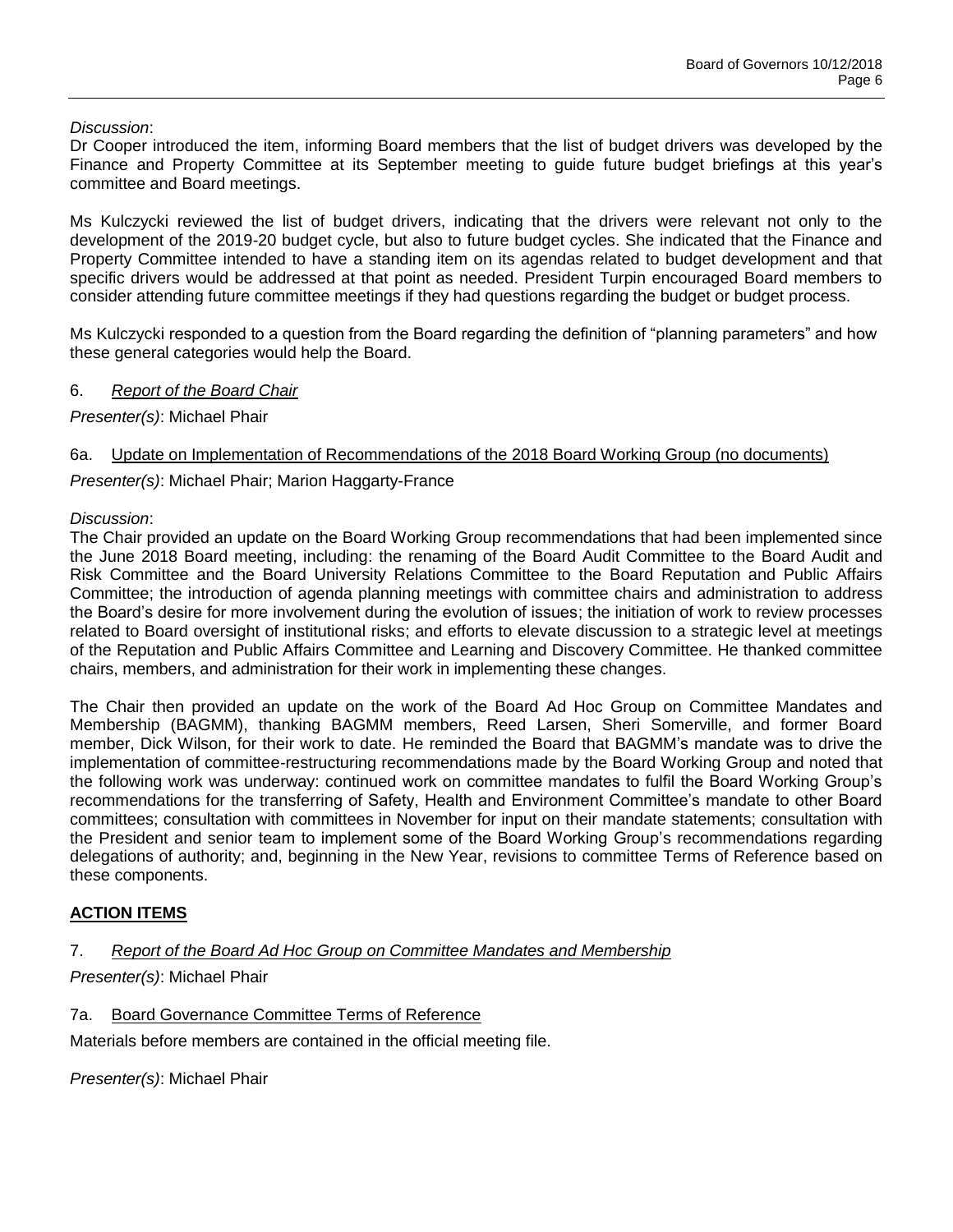*Purpose of the Proposal*: To seek Board of Governors approval of Terms of Reference for a Board Governance Committee, a new standing committee of the Board charged with enhancing board governance integrity and performance by overseeing the effectiveness, impact, organization, and procedures of the Board of Governors.

#### *Discussion*:

The Chair introduced the item, informing the Board that the establishment of a governance committee is considered a governance best-practice for governing boards, and that the proposed Terms of Reference are intended to guide the committee in its support of the Board's governance requirements and responsibilities as outlined in legislation, and in overseeing Board and committee alignment with the institutional strategic plan. He thanked Lynn Parish for her help thinking through this proposal and indicated that he would soon begin approaching Board members to sit on the committee, with a goal that initial meetings of the committee would take place in early 2019.

The Chair and University Secretary responded to questions from Board members regarding: the committee's role in equity, diversity, and inclusion and whether that should be incorporated into the Terms of Reference; whether the committee's composition is intentionally broad; and which Board committee currently reviews Board policies.

The motion was moved and seconded.

THAT the Board of Governors, on the recommendation of the Board Chair and the Board Ad Hoc Group on Committee Mandates and Membership, approve the proposed Terms of Reference for a Board Governance Committee, as set forth in Attachment 1, with implementation of the mandate to take effect once the committee is operational.

**CARRIED**

#### 7b. Principles to Guide Board Committee Composition

Materials before members are contained in the official meeting file.

#### *Presenter(s)*: Michael Phair

*Purpose of the Proposal*: To seek Board of Governors approval of principles to guide future decisions regarding Board of Governors standing committee composition.

#### *Discussion*:

The Board engaged in a discussion regarding the principle of inclusion and whether the proposed restricted membership categories from which committee Chairs could be selected was reflective of that principle. Members discussed the perception of public member independence; potential difficulties some Board members might have navigating conflicts of interest if they were Chair; how potential conflicts could be managed or mitigated; and whether Principle 2 already addressed concerns regarding Chair independence and conflict of interest.

Following the discussion, the Board asked the Board Ad Hoc Group on Committee Mandates and Membership to reconsider that portion of the proposal and return to a future Board meeting with proposed revisions.

The motion was moved and seconded.

THAT the Board of Governors, on the recommendation of the Board Chair and the Board Ad Hoc Group on Committee Mandates and Membership, approve the proposed *Principles for Board of Governors Standing Committee Composition*, as set forth in Attachment 1, effective immediately, to guide future decisions regarding the composition of Board standing committees.

**DEFERRED**